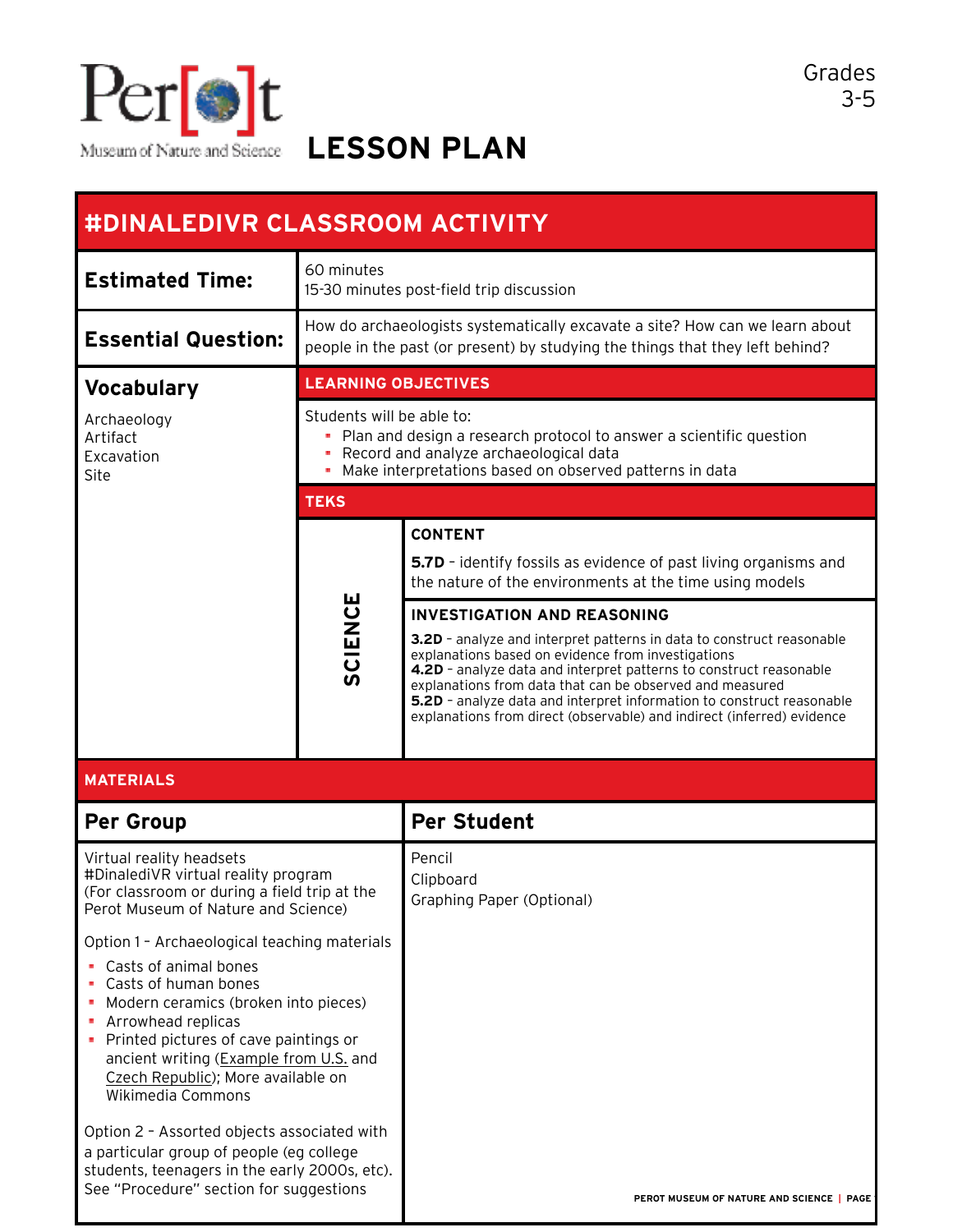# **PROCEDURE**

Before your students experience the #DinalediVR Virtual Reality program, introduce them to the concept of archaeological fieldwork by completing the activity outlined below. Note that there are two options for this lesson depending on available classroom materials. Materials provided will change the discussion and the findings, but the procedure/methodology will remain largely the same. For option 1, set up stations as described below with the archaeological teaching materials.

- Casts of animal bones
- Casts of human bones
- **Modern ceramics (broken into pieces)**
- **Arrowhead replicas**
- Printed pictures of cave paintings or ancient writing ([Example from U.S.](https://commons.wikimedia.org/wiki/Category:Pictographs_in_caves_in_the_United_States#/media/File:Possible_Navajo_charcol_cave_draving_of_soldado_de_cuera_cira_unknown.png) and [Czech Republic\)](https://upload.wikimedia.org/wikipedia/commons/8/86/Cave_painting,_Anthropos_(1).jpeg); More available on Wikimedia Commons. For Texas examples, see [Shumla Archaeological Research & Education Center](http://shumla.org)

For Option 2, follow these instructions:

Identify a population of people, and set up five stations with materials that they likely use/d. For instance, if your population is college students, you may set up five stations with:

- **College textbooks**
- **Ramen noodles**
- Clothing with university logos
- Campus maps and brochures about classes and programs
- **Receipts from Starbucks**

If you choose to build an "archaeological" site that was left behind by people in the early 2000s, you may set up five stations with:

- Books, magazines and newspapers from the early 2000s
- **Popular toys from the early 2000s**
- CDs from the early 2000s
- **Posters with bands that were popular in the early 2000s**
- Old cellphones, portable CD players and other electronics that were new in the early 2000s

Base your "population" on the materials that are available to you. It can be as simple as setting up an archaeological site left behind by the classroom down the hall, or a re-interpretation of the items that are already in the classroom. If archaeologists were to find this classroom in 2,000 years, what would they think of our society? What would they assume that we did? What would they think was important to us?

## **Set – Up**

Gather archaeological teaching materials (Option 1), or other objects (Option 2) and place them in five "stations" throughout the classroom. Pair like materials together (e.g. all hunting tools in one station, all animal bones in one station…etc.) Depending on space and classroom layout, either "hide" the materials in drawers, bookshelves, etc., or place the materials in shoeboxes.

## **Classroom Procedure**

- 1. As students enter the classroom, inform them that they are entering an archaeological site. Today in class, they will excavate the site and see if they can understand more about the people that used to live here. Their mission is to find out (1) who used to live here and (2) what their lives were like.
- 2. Briefly review relevant concepts and vocabulary. Definitions are listed below.
- 3. Divide students into groups of 3-5, and inform them that their evidence is hidden around the classroom. Give them five minutes to come up with a strategy for excavating the site. Explain to students that they will need to gather as much information about the objects that they find, because that is all of the evidence that they will have.